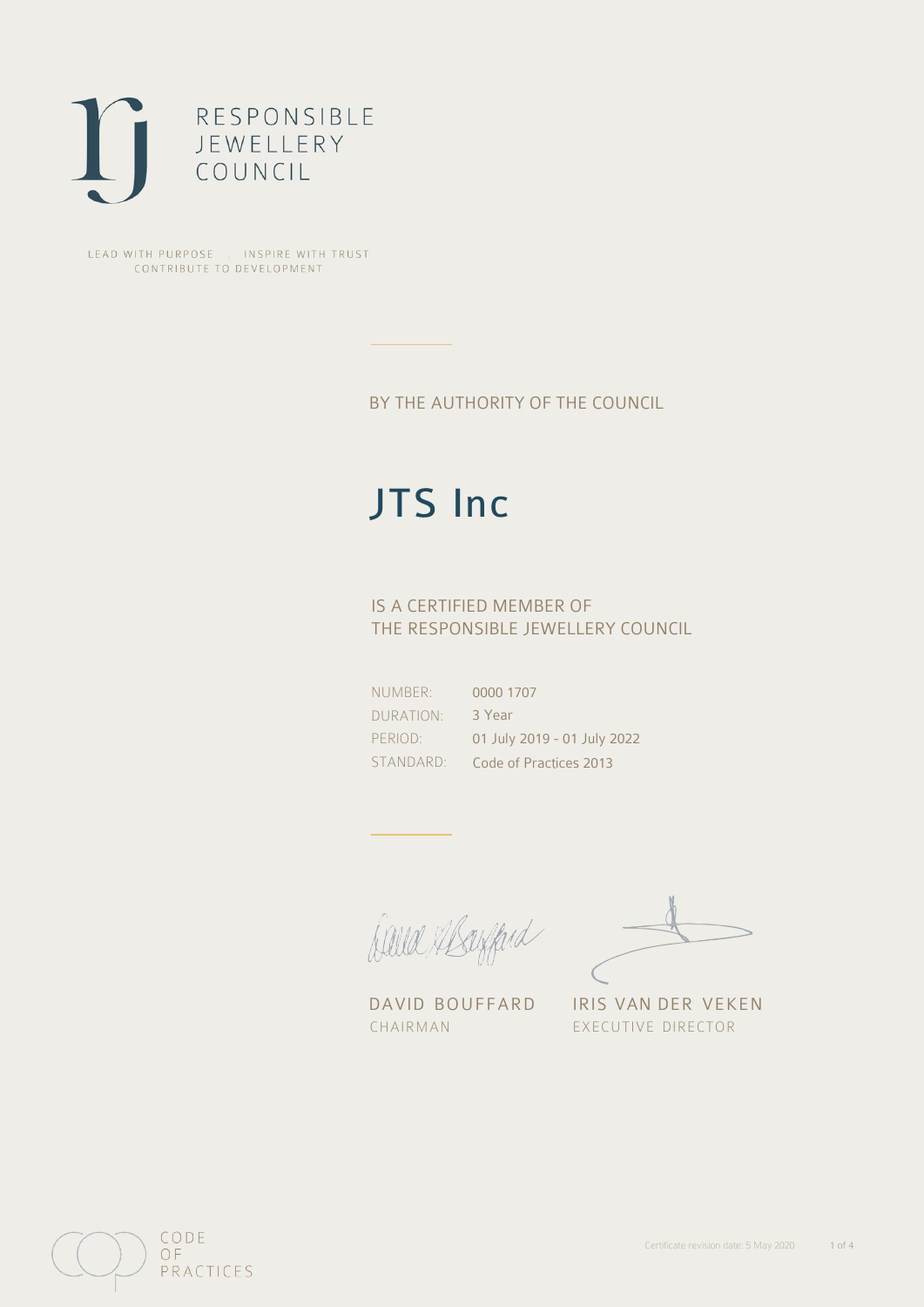

# **CERTIFICATION OVERVIEW**

| Jewellery and Watch Manufacturer and/or Wholesaler                                                                                                                                                                                                                                                                                                                                                      |  |  |
|---------------------------------------------------------------------------------------------------------------------------------------------------------------------------------------------------------------------------------------------------------------------------------------------------------------------------------------------------------------------------------------------------------|--|--|
| 22 June 2021                                                                                                                                                                                                                                                                                                                                                                                            |  |  |
| Mid-term Review (desktop)                                                                                                                                                                                                                                                                                                                                                                               |  |  |
| Code of Practices 2013                                                                                                                                                                                                                                                                                                                                                                                  |  |  |
| <b>SGS United Kingdom Limited</b>                                                                                                                                                                                                                                                                                                                                                                       |  |  |
| 1. General requirements: 1-4, except 3.2<br>2. Responsible supply chains and human rights: 5-12, except<br>6.2, 7.1, 9.3, 11.2-11.4<br>3. Labour rights and working conditions: 13-20, except 17.3,<br>19.3<br>4. Health, Safety and Environment: 21-25, except 21.10<br>5. Diamonds, gold and platinum group metal products: 26-28,<br>except 27.2, 28<br>6. Responsible mining sector: Not Applicable |  |  |
|                                                                                                                                                                                                                                                                                                                                                                                                         |  |  |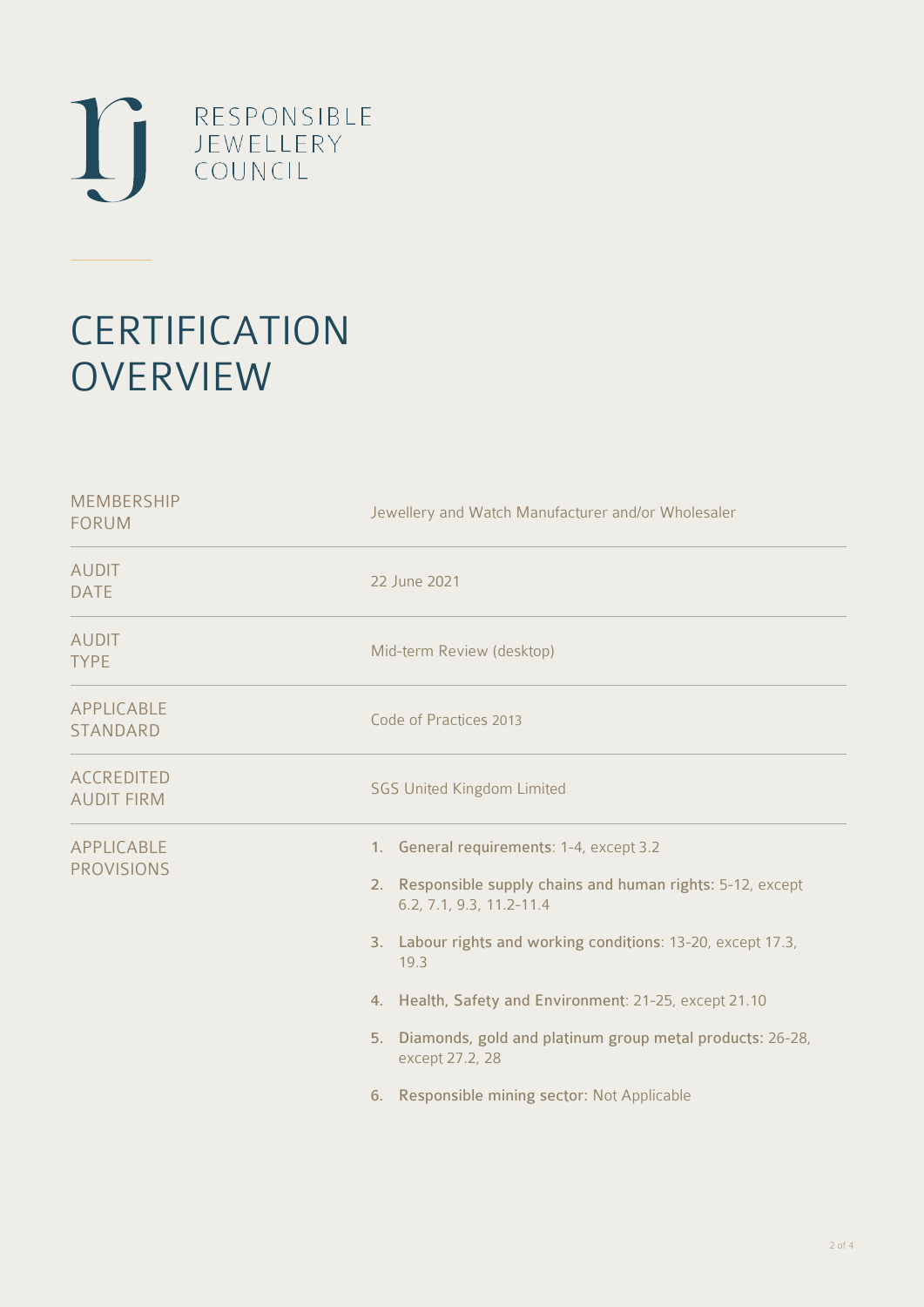| PROVENANCE<br><b>CLAIMS</b>                |                                                                                                                                        | 1) The seller warrants that this gold has been supplied in compliance<br>with the Signet Responsible Sourcing Protocol ("SRSP").                                                                                                                                                                        |  |  |
|--------------------------------------------|----------------------------------------------------------------------------------------------------------------------------------------|---------------------------------------------------------------------------------------------------------------------------------------------------------------------------------------------------------------------------------------------------------------------------------------------------------|--|--|
|                                            | 2) The seller warrants that these diamonds have been supplied in<br>compliance with the Signet Responsible Sourcing Protocol ("SRSP"). |                                                                                                                                                                                                                                                                                                         |  |  |
| <b>AUDITOR STATEMENT OF</b><br>CONFORMANCE |                                                                                                                                        | Based on the scope and findings of the certification audit, the member<br>has demonstrated a conformance level consistent with a:                                                                                                                                                                       |  |  |
|                                            |                                                                                                                                        | 3 Year Certification                                                                                                                                                                                                                                                                                    |  |  |
| <b>NEXT AUDIT TYPE</b>                     |                                                                                                                                        | MID-TERM REVIEW (within 12-24 months):                                                                                                                                                                                                                                                                  |  |  |
|                                            |                                                                                                                                        | A. Mid-term review NOT required due to:                                                                                                                                                                                                                                                                 |  |  |
|                                            |                                                                                                                                        | No anticipated changes to the certification scope during the<br>certification period                                                                                                                                                                                                                    |  |  |
|                                            |                                                                                                                                        | <25 full time equivalent personnel                                                                                                                                                                                                                                                                      |  |  |
|                                            |                                                                                                                                        | Low risk of non-conformances due to management controls                                                                                                                                                                                                                                                 |  |  |
|                                            |                                                                                                                                        | Existence of parallel audits for schemes recognised by RJC                                                                                                                                                                                                                                              |  |  |
|                                            |                                                                                                                                        | Existence of rigorous internal audit programs                                                                                                                                                                                                                                                           |  |  |
|                                            |                                                                                                                                        | Strong internal controls ensuring effective review and closure<br>of corrective actions for non-conformances                                                                                                                                                                                            |  |  |
|                                            |                                                                                                                                        |                                                                                                                                                                                                                                                                                                         |  |  |
|                                            |                                                                                                                                        | B. Mid-term review (desktop only) required due to:                                                                                                                                                                                                                                                      |  |  |
|                                            |                                                                                                                                        |                                                                                                                                                                                                                                                                                                         |  |  |
|                                            |                                                                                                                                        | No impact on conformance levels from any changes to the<br>certification scope                                                                                                                                                                                                                          |  |  |
|                                            |                                                                                                                                        | 2 or less minor non-conformances with critical provisions or 4<br>or less minor non-conformances in general identified by the<br>audit (not covered by parallel audits for schemes identified as<br>equivalent to RJC's) for an individual member in the mining<br>sector or a non-mining sector member |  |  |
|                                            |                                                                                                                                        |                                                                                                                                                                                                                                                                                                         |  |  |

( ) Possibility of remote verification of actions

No risk to critical provisions

 $\bigcirc$